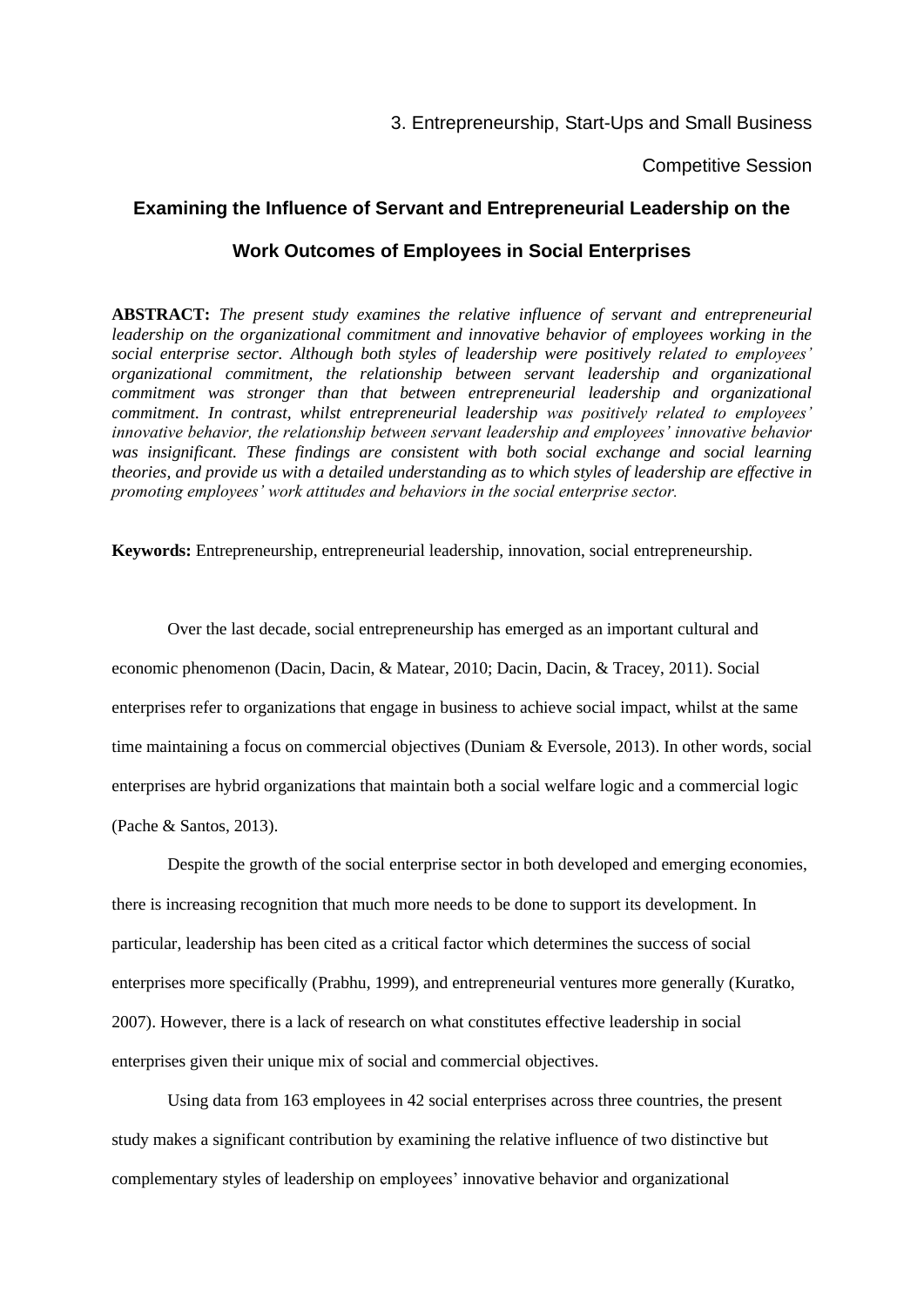commitment. More specifically, it will examine the differential influence of entrepreneurial leadership, i.e. a leadership style which influences and directs followers towards the achievement of organizational goals that involve identifying and exploiting entrepreneurial opportunities (Renko, El Tarabishy, Carsrud, & Brannback, 2015), and servant leadership, i.e. a leadership style which focuses on the development of followers and stresses to them the importance of serving others (Greenleaf, 2002). We focus on these two leadership styles given the dual mission of social enterprises to serve the community and develop innovative products and services that will allow them to be selfsustainable. In examining the relative influence of servant and entrepreneurial leadership, we argue that servant leadership will be more strongly related to the key work attitude of organizational commitment given it focuses on the development of followers and serving the community, whilst entrepreneurial leadership will be more strongly related to innovative behavior given it focuses on supporting followers to identify and exploit entrepreneurial opportunities.

By examining these issues our research makes important theoretical contributions. As well as establishing the relative effectiveness of different leadership styles in promoting follower work attitudes and behaviors in social enterprises, our research demonstrates the importance of leadership over and above followers' pro-social motivation and creative self-efficacy (Grant, Dutton, & Rosso, 2008; Tierney & Farmer, 2002).

# **LITERATURE REVIEW**

#### **Social entrepreneurship**

Over the last few decades, social enterprise has emerged as a promising complement (and sometimes alternative) to both commercial and non-profit organization (Borzaga and Defourny, 2001), by leveraging capacities to deliver both economic and social value inherent in these more traditional organizational forms (Mair and Marti, 2006; Liu, Takeda, & Ko, 2014). Historically, it has arisen from two distinct phenomena: non-profit organizations left exposed to withdrawal of government funding (Dart, 2004), and for-profit organizations' increased willingness to engage in social wealth creation projects (Thompson, 2002). Although there is disagreement in the literature over an adequate definition of social entrepreneurship (Roper & Cheney, 2005), it has been argued that the distinctive feature of social entrepreneurship lies in the priority given to social wealth creation (Mair et al., 2006).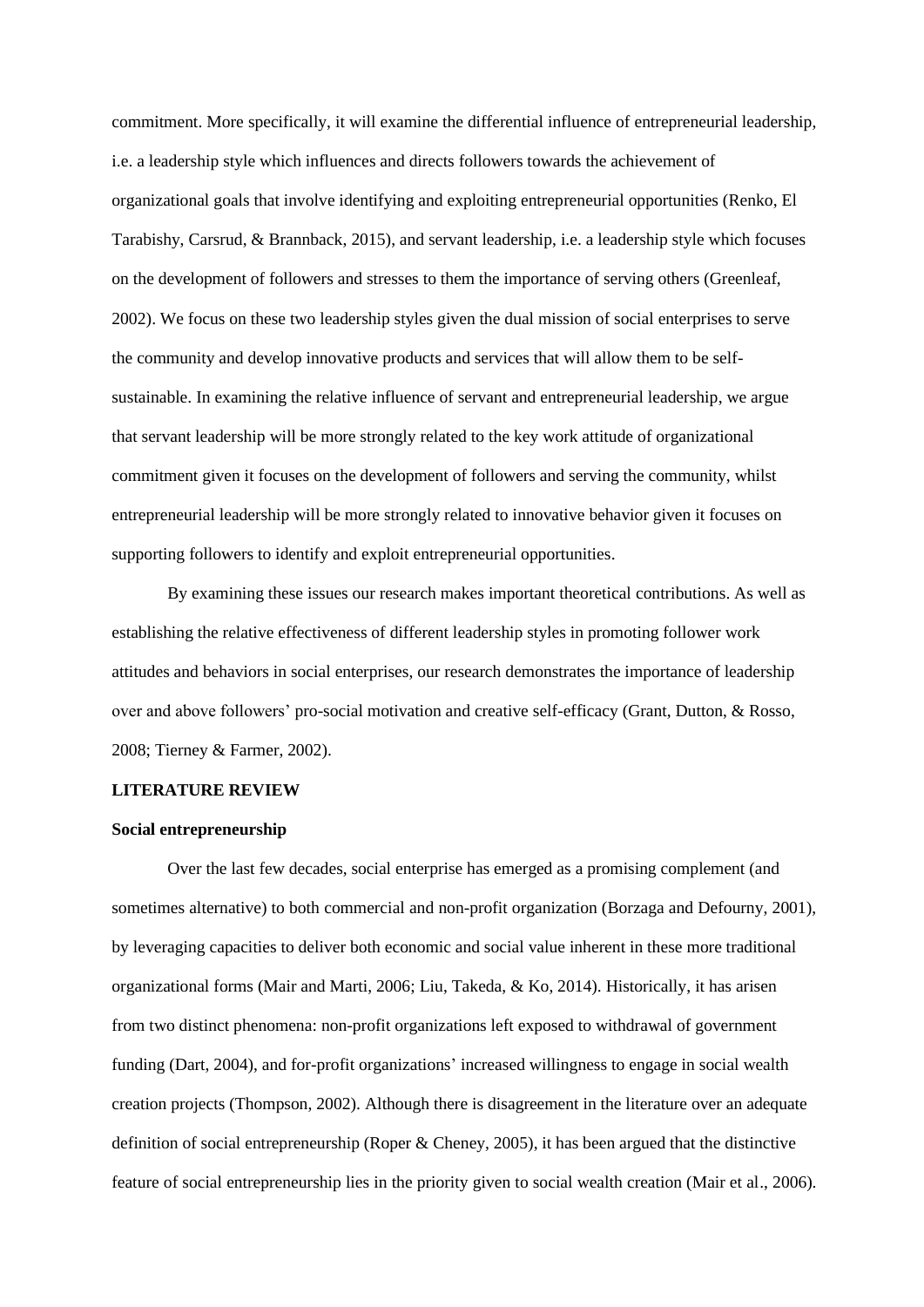Yet, although social entrepreneurs focus on creating social value, they still need to have business skills in order to raise funds and develop innovative new products and services (Thompson, 2002).

Despite the recognized potential for complementary wealth creation, as hybrid forms of organization social enterprises face challenges of their own. To start with, their dual mission creates competing demands that are not always easily manageable. One such tension, more evident within shorter timeframes, is between the priority to be innovative (Thompson, Alvy, & Lees, 2000; Liu, Eng, & Takeda, 2013) and the need to serve wider stakeholder groups (Corner & Ho, 2010; Liu et al., 2013). The tension between the need to innovate and the expectation to serve more stakeholders has also been explained in terms of competing social welfare and commercial logics (Battilana & Dorado, 2010; Pache & Santos, 2013). Competing logics present social enterprise leaders with a difficult dilemma (Martin, 2003), and it is for this reason that organizations with a social mission must rely on leadership more than traditional organizations (Felício, Gonçalves, & da Conceição Gonçalves, 2013). In such an institutional setting, where social enterprises face pressure to develop innovative new products and services, whilst at the same time serve a range of stakeholders in the community, leadership is of critical importance to organizational success. Therefore, the present study investigates the relative influence of two distinct but complementary leadership styles on the attitudes and behaviors of employees working in social enterprises; namely servant and entrepreneurial leadership.

# **Servant leadership**

Although the concept of servant leadership was developed over 40 years ago by Greenleaf (1970), only in recent years has it begun to attract the attention of academics and practitioners. According to Greenleaf (1977), servant leadership is a style of leadership in which the leader is effectively a first among equals. As well as focusing on the development of followers and empowering followers through mentoring, servant leaders also stress the importance of creating value outside of the organization by working in the interest of those in the wider community (Ehrhart, 2004; Greenleaf, 1977; Liden, Wayne, Zhao, & Henderson, 2008; Parris and Welty Peachey, 2013; Sendjaya, Sarros, & Santora, 2008; Stone, Russell, & Patterson, 2003). For the purposes of this study we adopt Ehrhart's (2004) global measure of servant leadership which highlights seven main behaviors exhibited by servant leaders; Putting subordinates first, forming relationships with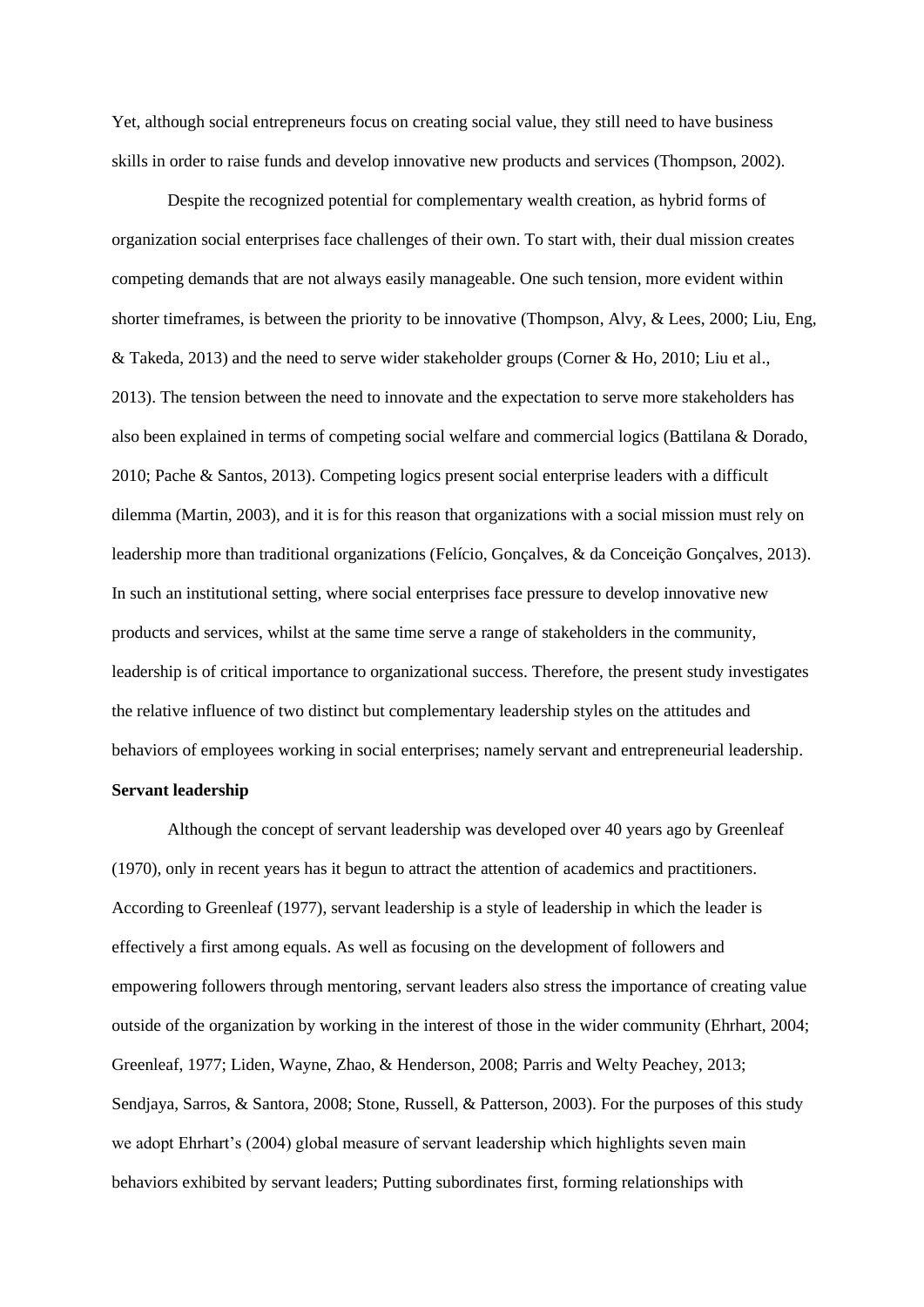subordinates, helping subordinates to develop and succeed, having conceptual skills, empowering subordinates, behaving ethically, and creating value for those outside the organization. The findings of research indicate that servant leadership fosters more satisfied, committed, engaged and betterperforming followers (Carter & Baghurst, 2013; Liden et al., 2008; Mayer, Bardes, & Piccolo, 2008; Neubert, Kacmar, Carlson, Chonko, & Roberts, 2008).

## **Entrepreneurial leadership**

Entrepreneurial leadership has been defined as a leadership style in which leaders influence and direct their subordinates to identify and explore entrepreneurial opportunities (Renko et al., 2015). Entrepreneurial leaders not only support and encourage their subordinates to experiment and innovate in the workplace, but also act as role-models by engaging in entrepreneurial activity themselves. Although there is growing recognition of the importance of leadership in the entrepreneurial process (Chen, 2007; Gupta, MacMillan, & Surie, 2004), limited work has examined the role the effects of entrepreneurial leadership on follower work outcomes. Most of the work looking at the effects of entrepreneurial leadership has focused on its effects on firm level outcomes (Chen, 2007; Huang, Ding, & Chen, 2014). For example, Chen (2007) found that entrepreneurial leadership led to higher levels of creativity amongst top-management team members, which in turn promoted the innovative capability of new ventures. Similarly, Huang et al. (2014) found that entrepreneurial leadership resulted in greater exploratory and exploitative innovation in enterprises.

## **Leadership and affective organizational commitment**

In the present study, we first examine the relationship between both servant and entrepreneurial leadership and the affective organizational commitment of followers. Affective commitment refers to an employee's emotional attachment to and identification with the organization (Meyer, Allen, & Smith, 1993). We chose to focus on affective organizational commitment as a focal work attitude as it has been shown by meta-analytical work to be a better predictor of key outcomes of benefit to organizations than other work attitudes (Meyer, Stanley, Herscovitch, & Topolnytsky, 2002; Riketta 2002).

In prior research, social exchange theory (Blau 1964) has been invoked to explain why servant leadership enhances followers' organizational commitment (Miao, Newman, Schwarz, & Xu,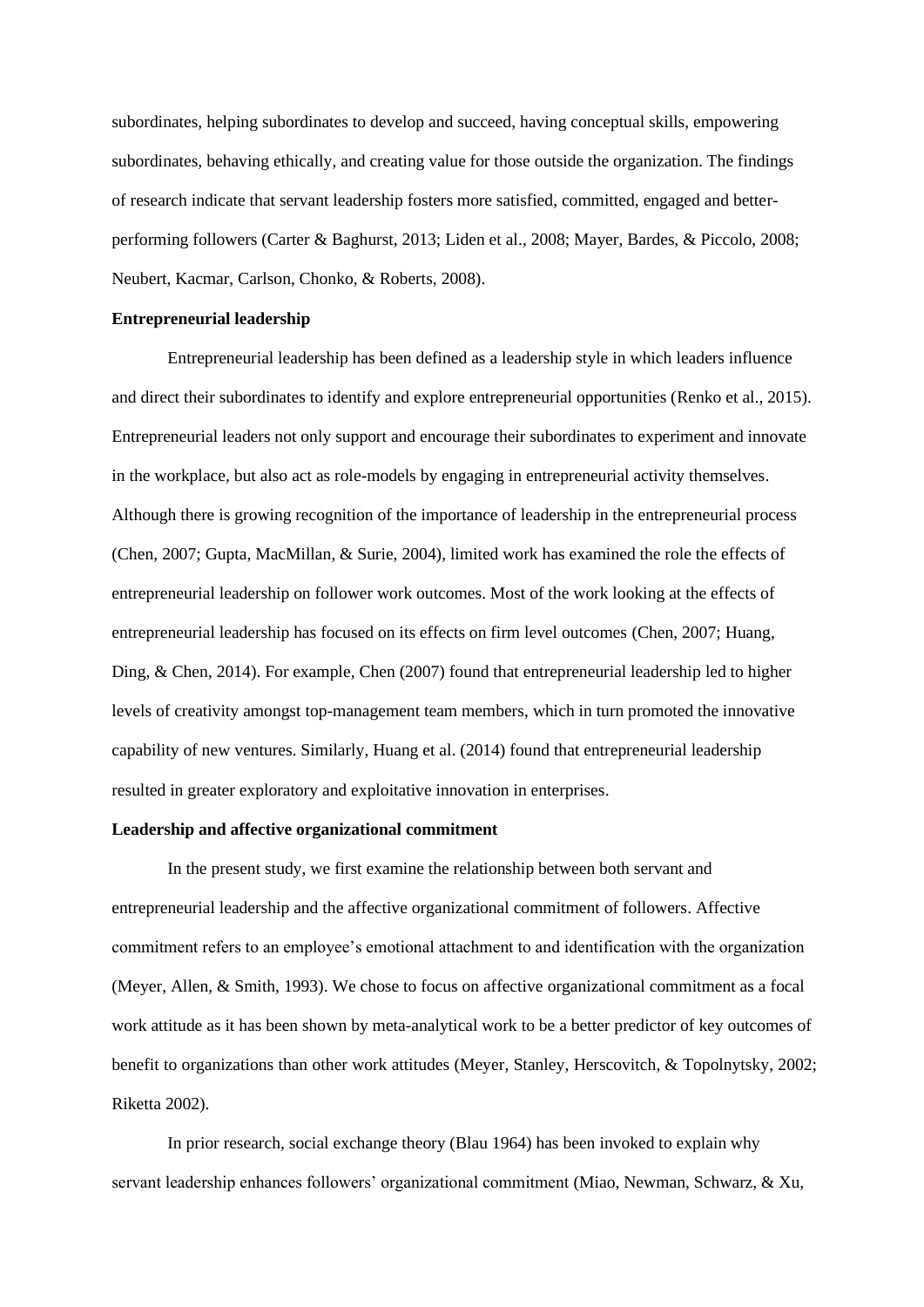2014). As supervisors are perceived to be the face of the organization responsible for implementing organizational policy, the provision of positive treatment by supervisors is likely to lead followers to reciprocate in the form of improved work attitudes, such as organizational commitment. More specifically, the exhibition of key servant leadership behaviors, such as forming strong relationships with followers and helping them to develop and succeed, should lead followers to reciprocate through heightening their emotional attachment to and identification with the organization. Empirical research provides support for such assertions. For example, Miao et al. (2014) found a strong relationship between servant leadership and the affective commitment of civil servants in China. Similarly, Liden et al. (2008) found a strong relationship between servant leadership and the organizational commitment of employees in a commercial organization in the US. However, we expect the relationship between servant leadership and organizational commitment to be even stronger in social enterprises, given it is a style of leadership that fits with the mission of social enterprises, i.e. creating value for those outside the organization. Although there is growing evidence of a positive relationship between servant leadership and employee work attitudes such as job satisfaction and organizational commitment (Liden et al., 2008; Miao et al., 2014; Schneider and George, 2011), prior research has not examined the relationship between entrepreneurial leadership and organizational commitment. We might also expect a positive relationship between entrepreneurial leadership and affective commitment as followers reciprocate the provision of encouragement by the leader for them to act in an entrepreneurial manner (Renko et al., 2015).

However, we also argue that servant leadership will be more strongly related to organizational commitment than entrepreneurial leadership. Unlike entrepreneurial leaders, who predominantly focus their resources on supporting their followers to experiment and innovate in the workplace (Renko et al., 2015), servant leaders are more likely to focus on developing their followers in a more holistic manner through the provision of socio-emotional support. For example, in addition to providing jobrelated support to followers, servant leaders also assist followers when they face difficulties in their personal lives (Liden et al., 2015). The above discussion leads us to the following hypotheses: H1: Servant leadership is positively related to organizational commitment.

H2: Entrepreneurial leadership is positively related to organizational commitment.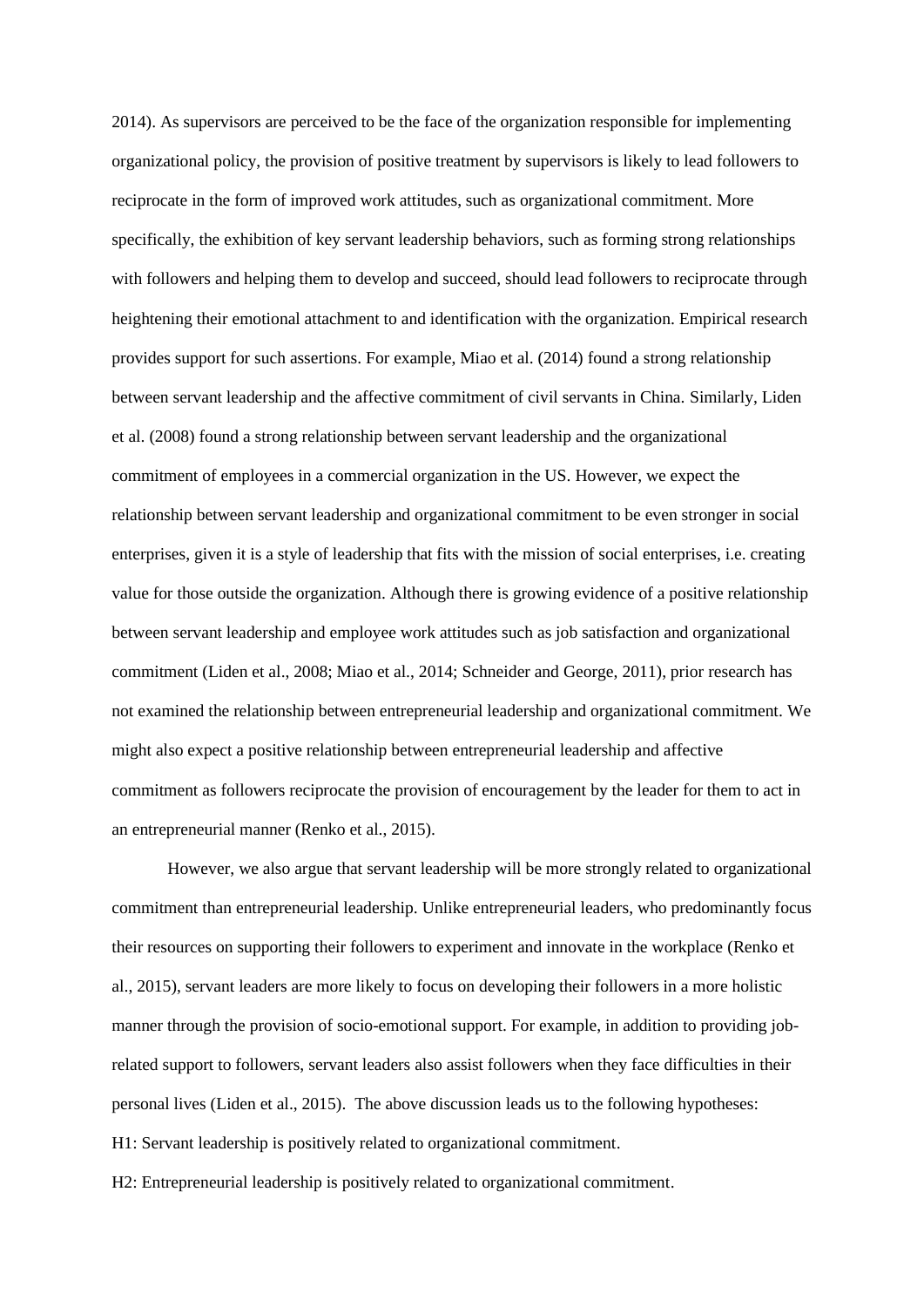H3: Servant leadership is more strongly related to organizational commitment than entrepreneurial leadership.

#### **Leadership and innovative behavior**

In the present study we also examine the relationship between both servant and entrepreneurial leadership and followers' innovative behavior in the social enterprise sector. Innovative behavior refers to the generation and implementation of new and useful ideas by employees in the workplace (Scott & Bruce, 1994). As well as being the source of around eighty percent of new ideas in the workplace (Getz and Robinson, 2003), the successful implementation of new ideas within organizations requires the involvement of employees. Although previous research has begun to link different styles of leadership to innovative behavior (Yoshida, Sendjaya, Hirst, & Cooper, 2014), it has failed to examine the relative effects of different leadership styles on followers' innovative behavior. First, we might expect servant leadership to be positively related to innovative behavior for at least two reasons: as well as promoting a climate of safety and security in which followers will be willing to put forward new ideas without fear of ridicule, servant leadership also fosters the collective effort of team members to implement such ideas in the workplace (Yoshida et al., 2014). Consequently, Yoshida et al. (2014) find a strong relationship between servant leadership and employee creativity, mediated by leader identification.

Second, we might expect entrepreneurial leadership to be strongly related to followers' innovative behavior. In the present study, we draw on social learning theory (Bandura 1977, 1986) to explain how entrepreneurial leaders enhance followers' innovative behaviour in the workplace. Social learning theory postulates that individuals learn through observing and emulating others' attitudes and behaviors (Bandura, 1977). Leaders are an especially important source of role modelling due to their status as well as their ability to utilize organizational rewards to establish what behaviour is expected (Miao et al., 2014). More specifically, through acting as entrepreneurial role models to their followers by identifying and exploiting new opportunities at work, entrepreneurial leaders highlight the importance of engaging in entrepreneurial behaviors in the workplace (Gupta et al., 2004; Renko et al., 2015). In addition to role modelling the behaviors expected from their followers, entrepreneurial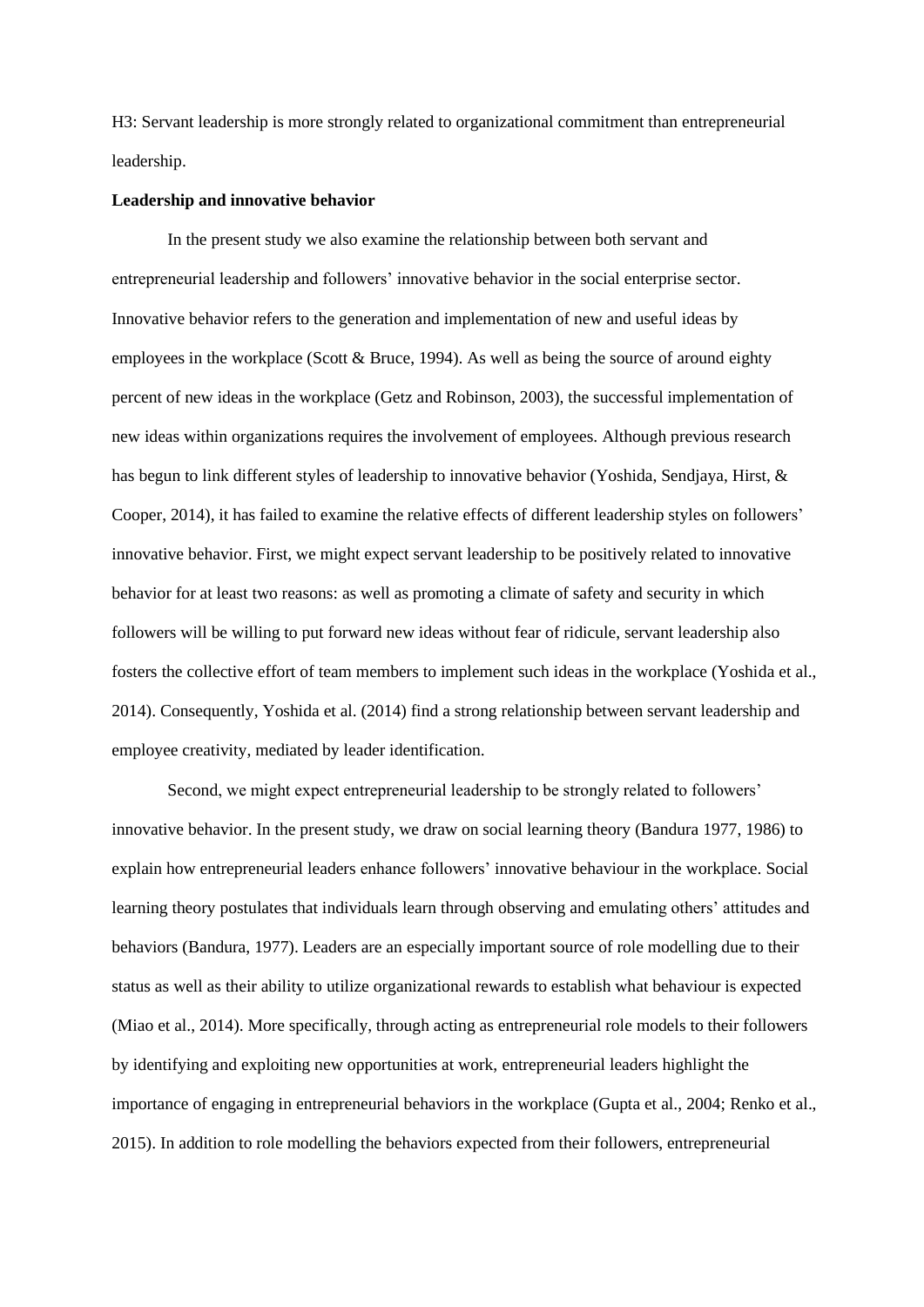leaders actively encourage their followers to engage in innovative behavior and stimulate them to think in more innovative ways (Gupta et al., 2004; Thornberry, 2006).

Although we expect both servant and entrepreneurial leadership to be positively related to followers' innovative behavior, we expect the relationship between entrepreneurial leadership and innovative behavior to be stronger than that between servant leadership and innovative behavior. We argue that this results from the fact that the advice, support and role modelling provided by entrepreneurial leaders focuses more specifically on entrepreneurial behaviors than the more general support provided by servant leaders. The above discussion leads us to the following hypotheses: H4: Servant leadership is positively related to innovative behavior.

H5: Entrepreneurial leadership is positively related to innovative behavior.

H6: Entrepreneurial leadership will be more strongly related to innovative behavior than servant leadership.

## **METHODS**

#### **Sample and procedures**

Data collection for our project was undertaken in late-2014 to mid-2015 across three countries; Australia, Canada and the UK. Given there was no government registry of social enterprises in Australia, Canada and the UK in 2014, we used publicly available information from the member directories of Social Traders Australia, Social Enterprise Canada and Social Enterprise UK to develop our own database of social enterprises. In our database we included all enterprises from these directories that provided the name of a lead social entrepreneur and a contactable e-mail address. This amounted to 3316 enterprises in Australia, 99 enterprises in Canada and 236 enterprises in the UK. We sent out an e-mail to each of the social entrepreneurs in the database, inviting them to participate in the study. In this e-mail we highlighted the purpose of the study and promised participants that their responses would be kept confidential. We informed them that, in order to participate in the study, the social enterprise should employ at least three individuals. When a social entrepreneur agreed to take part in our study, we mailed them a pack of questionnaires. We instructed them to fill out one questionnaire and distribute the remaining questionnaires to 3-5 of their direct subordinates. The questionnaires were coded to allow us to match entrepreneur and subordinate responses. In order to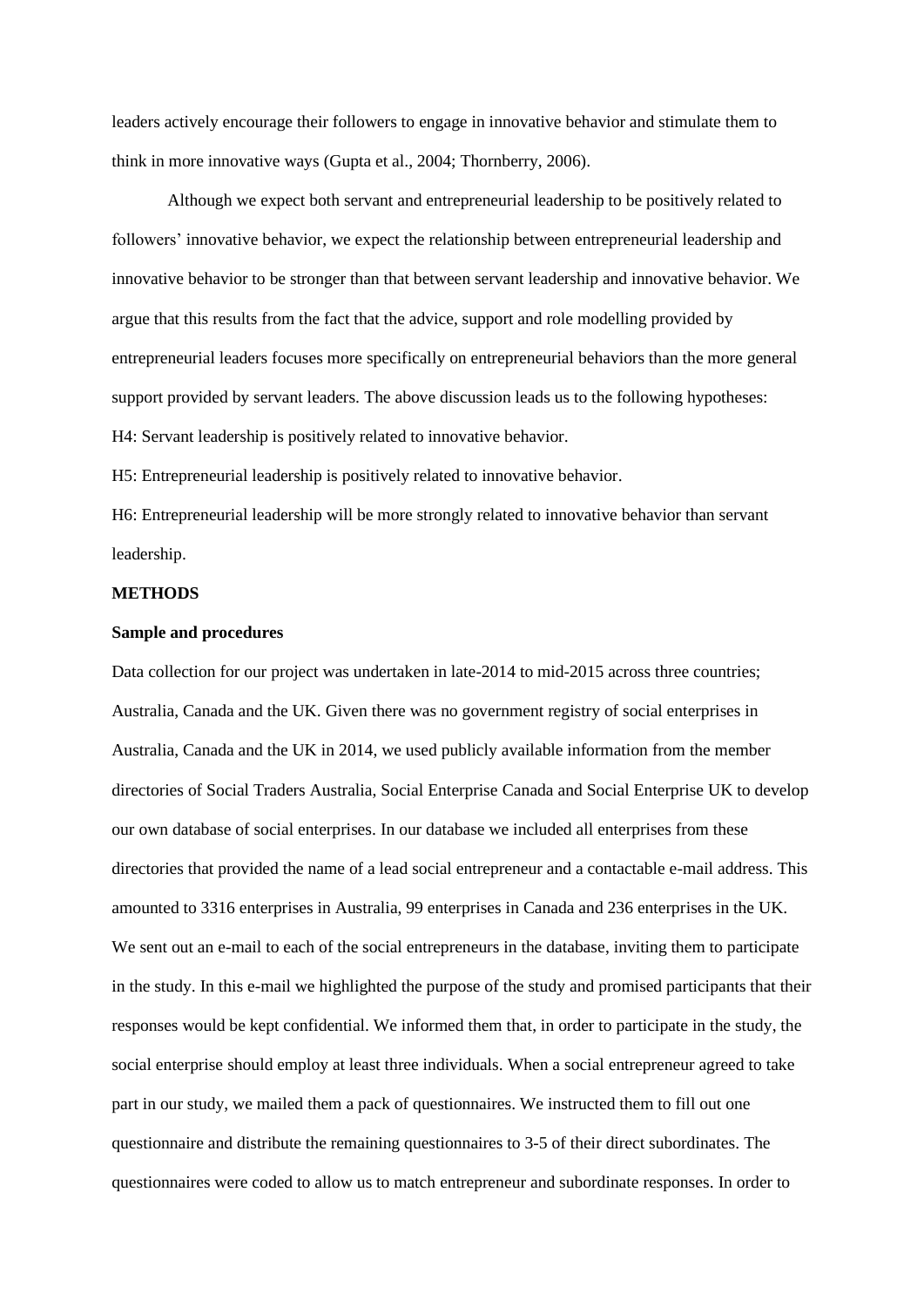ensure confidentiality we provided stamp-addressed envelopes to allow participants to return the questionnaires directly to the research team. Although 99 social entrepreneurs initially agreed to participate in our research, around half withdrew after the questionnaires had been sent. A total of 199 employees from 48 social enterprises returned questionnaires. However, as only 42 social entrepreneurs rated their subordinates' innovative behavior, and a number of employees did not provide full responses, the final sample size consisted of 169 employees. The employees who participated in our study had on average worked for the social enterprises for 4.75 years and were on average around 41 years of age. 54 percent of them were female.

### **Measures**

For all measures, participants rated items using a 5-point Likert scale where 1= 'strongly disagree' and 5= 'strongly agree'. The 8-item ENTRELEAD scale developed by Renko et al. (2015) was used by followers to rate the entrepreneurial leadership of the social entrepreneur. Sample items included 'My supervisor challenges and pushes me to act in a more innovative way'. The Cronbach's alpha for this scale was .86. Servant leadership of the social entrepreneurs was rated by followers using Ehrhart's (2004) 14-item scale. Sample items included 'My supervisor creates a sense of community among employees'. The Cronbach's alpha for this scale was .91. The six-item scale developed by Meyer and Allen (1993) was used to measure affective organizational commitment. Sample items included 'I would be very happy to spend the rest of my career at this organization'. The Cronbach's alpha for this scale was .88. 5 items from Scott and Bruce (1994) were used by social entrepreneurs to rate the innovative behavior of their followers. Sample items included 'This employee searches out new technologies, processes, techniques, and/or ideas'. The Cronbach's alpha for this scale was .91. Follower tenure at the social enterprise (measured in years), follower age (measured in years) and follower gender (coded  $1 =$  male,  $0 =$  female) were included as controls. We also controlled for followers' pro-social motivation, as it has been shown to exert a strong influence on employee work attitudes (Grant et al., 2008; Kjeldsen & Andersen, 2013). An adapted version of the four-item scale developed by Grant (2008) was used by followers to rate their pro-social motivation. The Cronbach's alpha for this scale was .92. Finally, we controlled for followers' creative self-efficacy as it has been found to be an important antecedent of employee creativity in the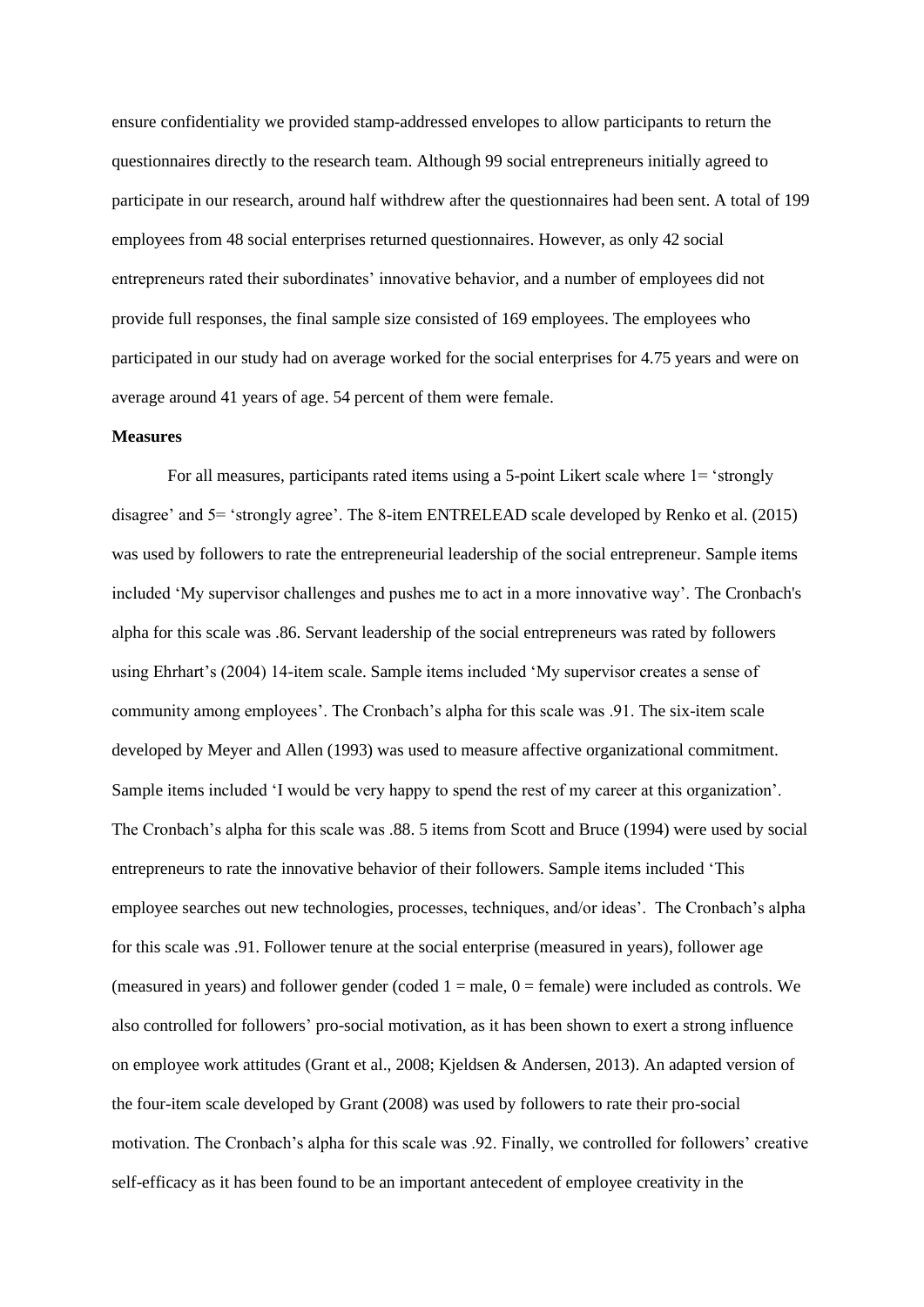workplace, a key dimension of innovative behavior (Tierney & Farmer, 2002; Tierney and Farmer, 2011). Creative self-efficacy was measured using the 4-item scale developed by Tierney & Farmer (2002). The Cronbach's alpha for this scale was .89.

#### **RESULTS**

Table 1 reports means, standard deviations and correlations amongst the study variables.

# [Table 1 here]

#### **Construct validity of measurement model**

Before hypothesis testing was undertaken, confirmatory factor analysis (CFA) was conducting using LISREL 8.80 in order to determine the construct validity of study variables. The six-factor model (i.e. servant leadership, entrepreneurial leadership, pro-social motivation, creative self-efficacy, affective organizational commitment and innovative behavior) yielded a good fit to the data  $(\chi^2 (df = 764) = 1314.73$ , IFI = .95, CFI = .95, RMSEA = .066, SRMR = .072). These statistics meet the recommendations of researchers (Browne and Cudeck, 1992; Kline, 2005) who argued that a satisfactory model fit can be inferred when CFI is greater than .90 and the RMSEA and SRMR is lower than .08. The six-factor measurement model was then compared to a series of alternative models to provide further evidence of construct validity. A five-factor model in which servant and entrepreneurial leadership were loaded onto a single factor resulted in poorer fit  $(\chi^2 (df = 769) =$ 1557.52, IFI = .94, CFI = .94, RMSEA = .078, SRMR = .076), as well as a five-factor model in which pro-social motivation and creative self-efficacy were loaded onto a single factor  $(\chi^2 (df = 769))$  = 1931.26, IFI = .91, CFI = .91, RMSEA = .095, SRMR = .11). Finally, a one-factor model in which all study items were loaded onto a single factor resulted in extremely poor fit  $(\chi^2 (df = 779) = 4071.41$ , IFI = .79, CFI = .79, RMSEA = .16, SRMR = .14). Together these results highlight adequate discriminant and convergent validity of the study variables.

Given 169 employees provided ratings of entrepreneurial leadership and servant leadership for 42 social entrepreneurs, we conducted ANOVA and intra-class correlation (ICC) tests to ensure that non-independence of observations was not related to differences in employees' rating patterns for each entrepreneur (Bliese, 2000). The ANOVA was significant ( $F = 2.48$ ,  $p < 0.01$ ), and the ICC (1) and ICC (2) results for entrepreneurial leadership were 0.25 and 0.59, and  $= 2.48$ , p <.01).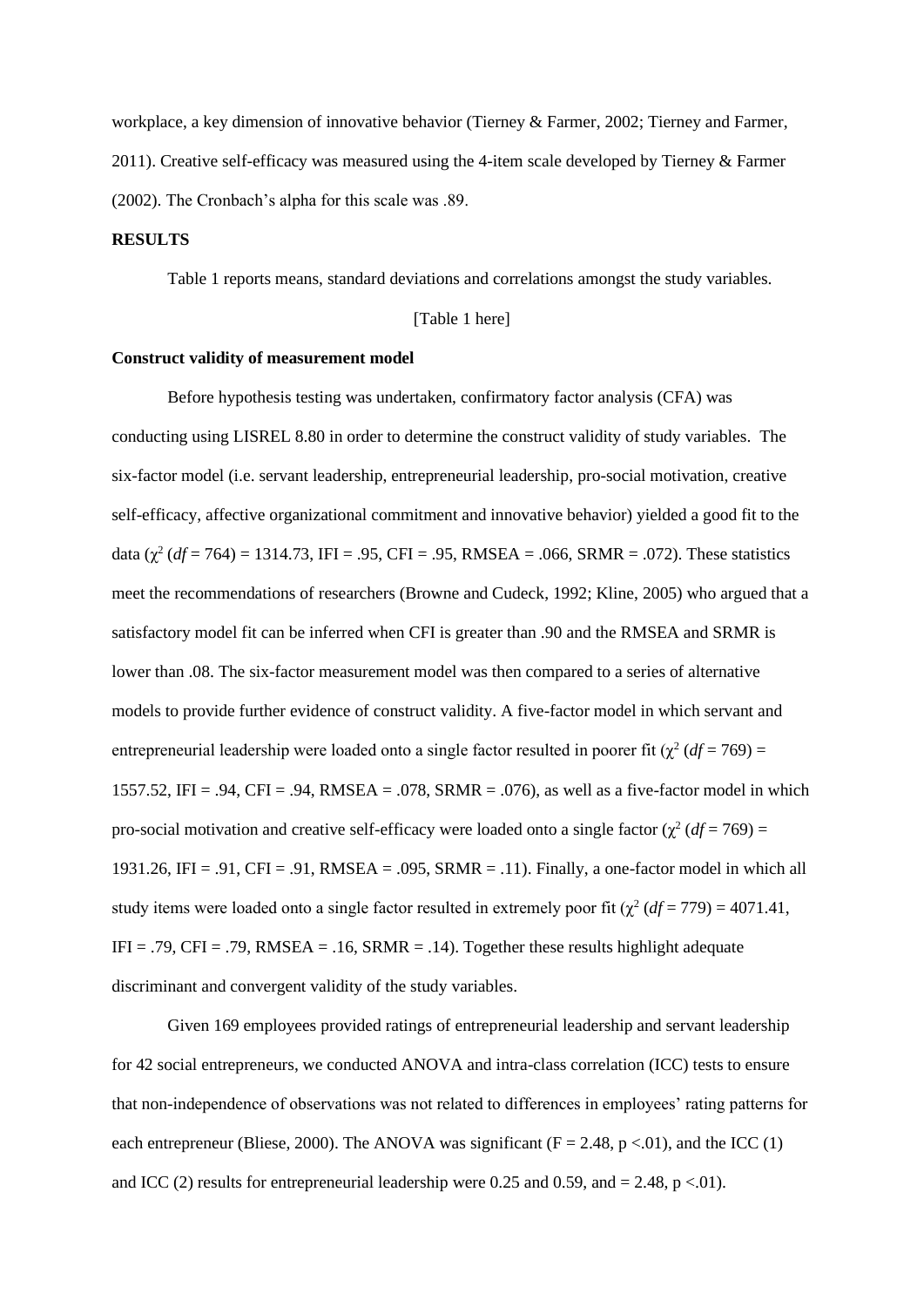Furthermore, the ANOVA was also significant ( $F = 2.00$ ,  $p < 0.01$ ) and the ICC (1) and ICC (2) results for servant leadership were 0.18 and 0.50, and  $= 2.48$ , p <.01). Although the ANOVA results of both leadership styles were significant, the ICC 2 of both leadership styles was lower than the recommended threshold of ICC  $(2) > 0.60$  (Bliese, 2000). Since, the average group size and the overall sample size were relatively small, and ICC 2 is very sensitive to the sample size, we took a conservative approach and decided not to aggregate entrepreneurial leadership and servant leadership as group-level constructs for subsequent regression analyses.

## **Hypothesis testing**

Hypotheses were tested using hierarchical regression analysis in SPSS 20. To reduce problems associated with multicollinearity in moderated regression, all variables were Z-standardized prior to analysis (Tabachnick & Fidell, 2013). The results of analysis are presented in Table 2 for both affective organizational commitment (Models 1 and 2) and innovative behavior (Models 3 and 4). Initially, the control variables (tenure, age, gender, pro-social motivation and creative self-efficacy) were entered into the first step of the regression (Models 1 and 3). Out of all the control variables, only tenure ( $\beta = .26$ ,  $p < .01$ ) and pro-social motivation ( $\beta = .39$ ,  $p < .01$ ) were positively related to organizational commitment in Model 1, and only creative self-efficacy ( $\beta$  = .18, p < .05) was positively related to innovative behavior in Model 3.

Following this, both independent variables were entered into the second step of the regression. In Model 2, both servant leadership ( $\beta = .34$ ,  $p < .01$ ) and entrepreneurial leadership ( $\beta = .16$ ,  $p < .05$ ) were positively related to followers' organizational commitment. This is supportive of Hypotheses 1 and 2. In line with Hypothesis 3, the relationship between servant leadership and organizational commitment was stronger than that between entrepreneurial leadership and organizational commitment. In Model 3, entrepreneurial leadership was positively related to followers' innovative behavior ( $\beta = .36$ ,  $p < .01$ ). This is supportive of Hypothesis 5. However, the relationship between servant leadership and organizational commitment was negative and marginally insignificant ( $\beta = -20$ ,  $p > .05$ ), providing no support for Hypothesis 4. The findings were supportive of Hypothesis 6, as they show that the relationship between entrepreneurial leadership and innovative behavior is stronger than that between servant leadership and innovative behavior.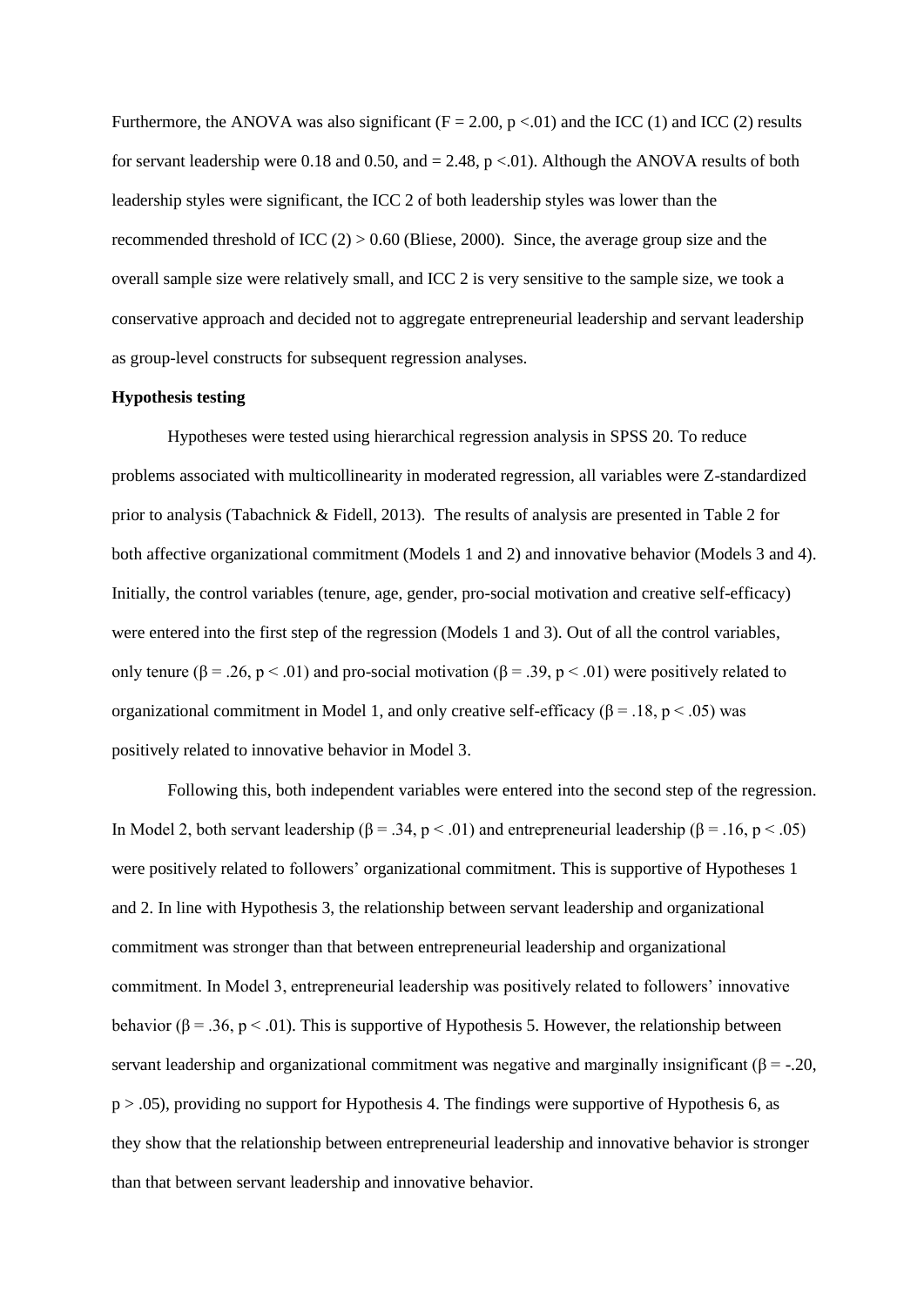#### **DISCUSSION**

The present study makes an important theoretical and empirical contribution by examining the role played by servant and entrepreneurial leadership in enhancing the organizational commitment and innovative behavior of employees in social enterprises whilst controlling for employees' prosocial motivation and creative self-efficacy (Grant et al., 2008; Tierney & Farmer, 2002).

Our findings of a strong association between servant leadership and organizational commitment confirm the findings of prior empirical work on servant leadership in China and the USA (Miao et al., 2014; Liden et al., 2008). They are also consistent with the tenets of social exchange theory (Blau 1964), which predicts that the employees will reciprocate the provision of positive treatment by their supervisors in the form of improved work attitudes. Our study was also the first to document a positive relationship between entrepreneurial leadership and organizational commitment. This suggests that the provision of encouragement by the leader for followers to act in an entrepreneurial manner will lead followers to reciprocate in the form of heightened organizational commitment (Renko et al., 2015).

Although our findings are consistent with social learning theory (Bandura, 1977), in that they demonstrate that the role modelling provided by entrepreneurial leaders will lead followers to be more innovative at work, they are inconsistent with those of prior empirical research which found a positive relationship between servant leadership and employee creativity (Yoshida et al., 2014). Two explanations may be provided for a negative but marginally insignificant relationship between servant leadership and innovative behavior. First, as highlighted by Yoshida et al. (2014) their work failed to control for other leadership styles. By measuring the relative importance of different leadership behaviors, the present study allows us to better pinpoint the unique effects of different leadership styles on innovative behavior than previous research. Second, given that followers generally choose to work for social enterprises to make a significant contribution to society, the encouragement provided by servant leaders to create value for those outside the organization may lead followers to focus more on serving others than developing innovative new products and services. Given the pressures faced by social enterprises to be innovative (Thompson et al, 2000; Liu et al, 2013), whilst serving the needs of wider stakeholder groups (Corner & Ho, 2010; Liu et al, 2012), our findings make a significant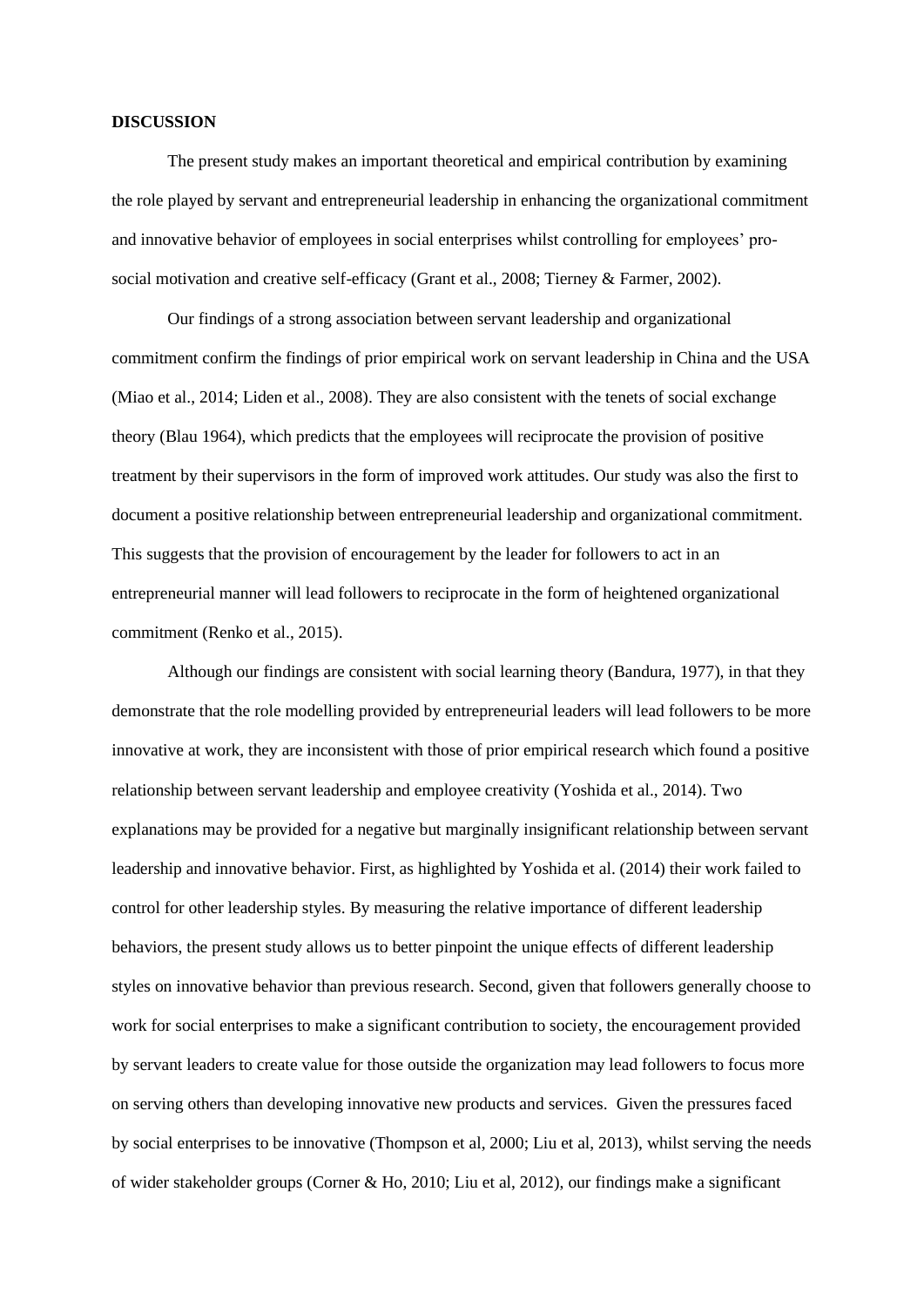contribution by providing us with a detailed understanding as to the relative effectiveness of different styles of leadership in promoting employees' work attitudes and behaviors in the social enterprise sector.

Our findings provide important practical implications for social entrepreneurs looking to enhance employee work attitudes and behavior in order to improve the overall effectiveness of their enterprises. They strongly indicate that no single leadership style is effective for all situations they need to manage at work, because the effects of different leadership styles can be outcome specific (Tse & Chiu, 2014). Specifically, our findings suggest that if social entrepreneurs want to encourage innovative behavior amongst their followers they should consider adopting an entrepreneurial style of leadership in which they act as an entrepreneurial role model and encourage their followers to act entrepreneurially, whereas if they want more committed employees who are less likely to leave the organization they should act as a servant leader to their followers through putting their subordinates first and encouraging them to create value for those outside the organization.

## **LIMITATIONS AND SUGGESTIONS FOR FUTURE RESEARCH**

A limitation of the present research is that it did not measure potential mediators of the relationship between different leadership styles and follower work outcomes. In order to confirm the proposed theoretical mechanisms linking both servant and entrepreneurial leadership to organizational commitment and innovative behavior, future empirical research might include mediators which capture social exchange and social learning processes.

A further limitation arises from the fact that although the independent and dependent variables in the study were collected from different sources, they were collected at the same point in time. This limits our ability to determine a causal relationship between leadership and the work outcomes in our study. In order to provide more robust findings around the influence of different styles of leadership on organizational commitment and innovative behavior, future research should ensure that the independent and dependent variables are collected at different time periods.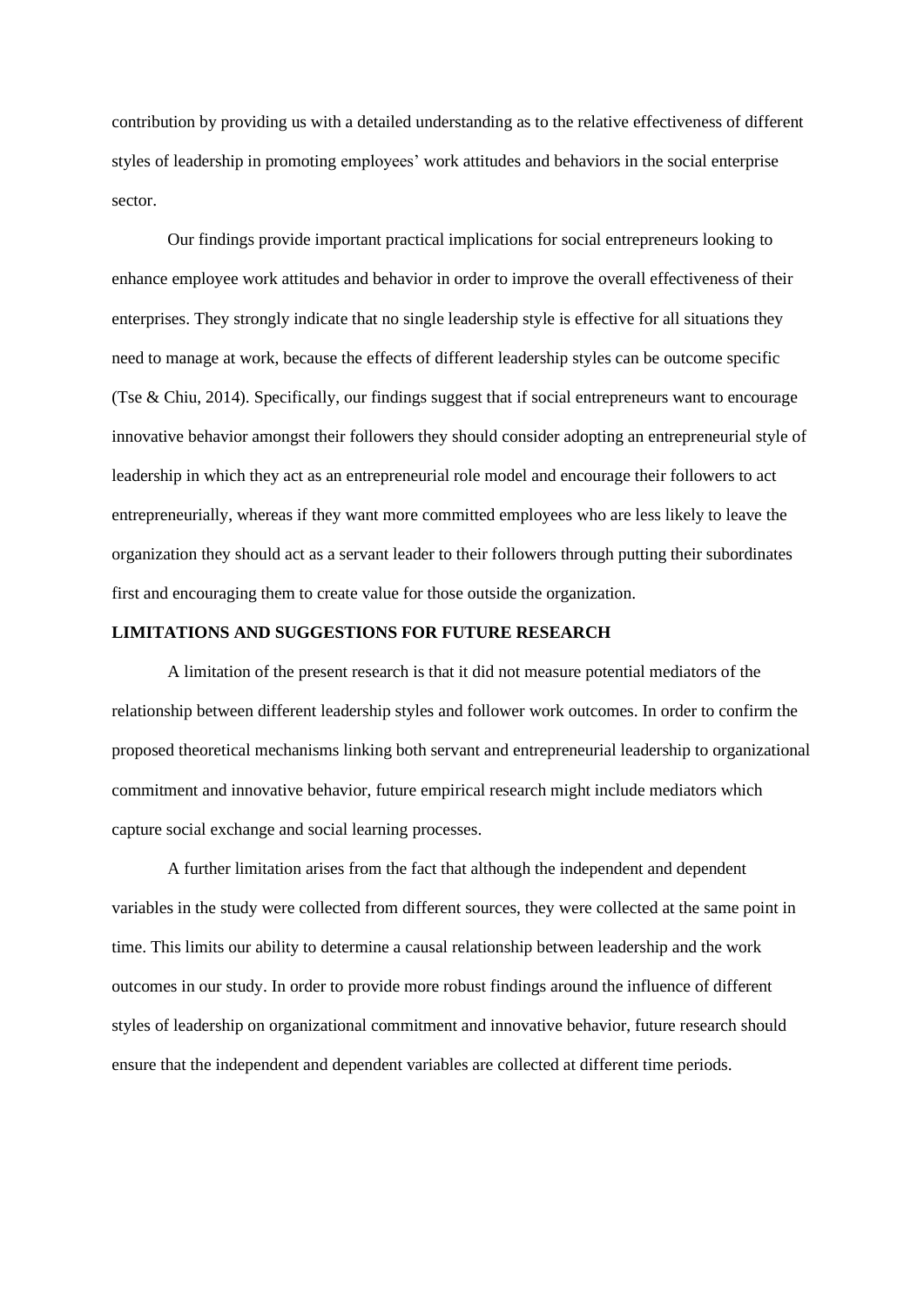#### **REFERENCES**

Austin, J., Stevenson, H. & Wei‐Skillern, J. (2006). Social and commercial entrepreneurship: same, different, or both? *Entrepreneurship, Theory and Practice*, 30(1), 1-22.

Bandura, A. (1977). *Social learning theory*. Englewood Cliffs, NJ, Prentice-Hall.

- Bandura, A. (1986). *Social foundations of thought and action: A social cognitive theory*. Englewood Cliffs, NJ, Prentice-Hall.
- Battilana, J. & Dorado, S. (2010). Building sustainable hybrid organizations: The case of commercial microfinance organizations. *Academy of Management Journal,* 6, 1419–40.

Blau, P. M. (1964). *Exchange and power in social life*, New York, Wiley.

- Bliese, P. (2000). Within-group agreement, non-independence, and reliability. In K. Klein & S. Kozlowski (Eds.). *Multi-level theory, research, and methods in organizations*, 349-81. San Francisco, CA, Jossey-Bass.
- Borzaga, C. & Defourny, J. (2001). *The emergence of social enterprise* (Vol. 4). Hove, UK, Psychology Press.
- Browne, M. W. & Cudeck, R. (1992). Alternative ways of assessing model fit. *Sociological Methods and Research*, 21, 230–58.
- Carter, D. & Baghurst, T. (2013). The influence of servant leadership on restaurant employee engagement. *Journal of Business Ethics*, 124(3), 453–64.
- Chen, M. H. (2007). Entrepreneurial leadership and new ventures: Creativity in entrepreneurial teams. *Creativity and Innovation Management*, 16(3), 239–49.
- Corner, P. D., & Ho, M. (2010). How opportunities develop in social entrepreneurship. *Entrepreneurship, Theory and Practice*, 34(4), 635-59.
- Dacin, P. A., Dacin, M. T. & Matear, M. (2010). Social entrepreneurship: Why we don't need a new theory and how we move forward from here. *Academy of Management Perspectives*, 24(3), 37-57.
- Dacin, P. A., Dacin, M. T. & Tracey, P. (2011). Social entrepreneurship: A critique and future directions. *Organization Science*, 22(5), 1203-13.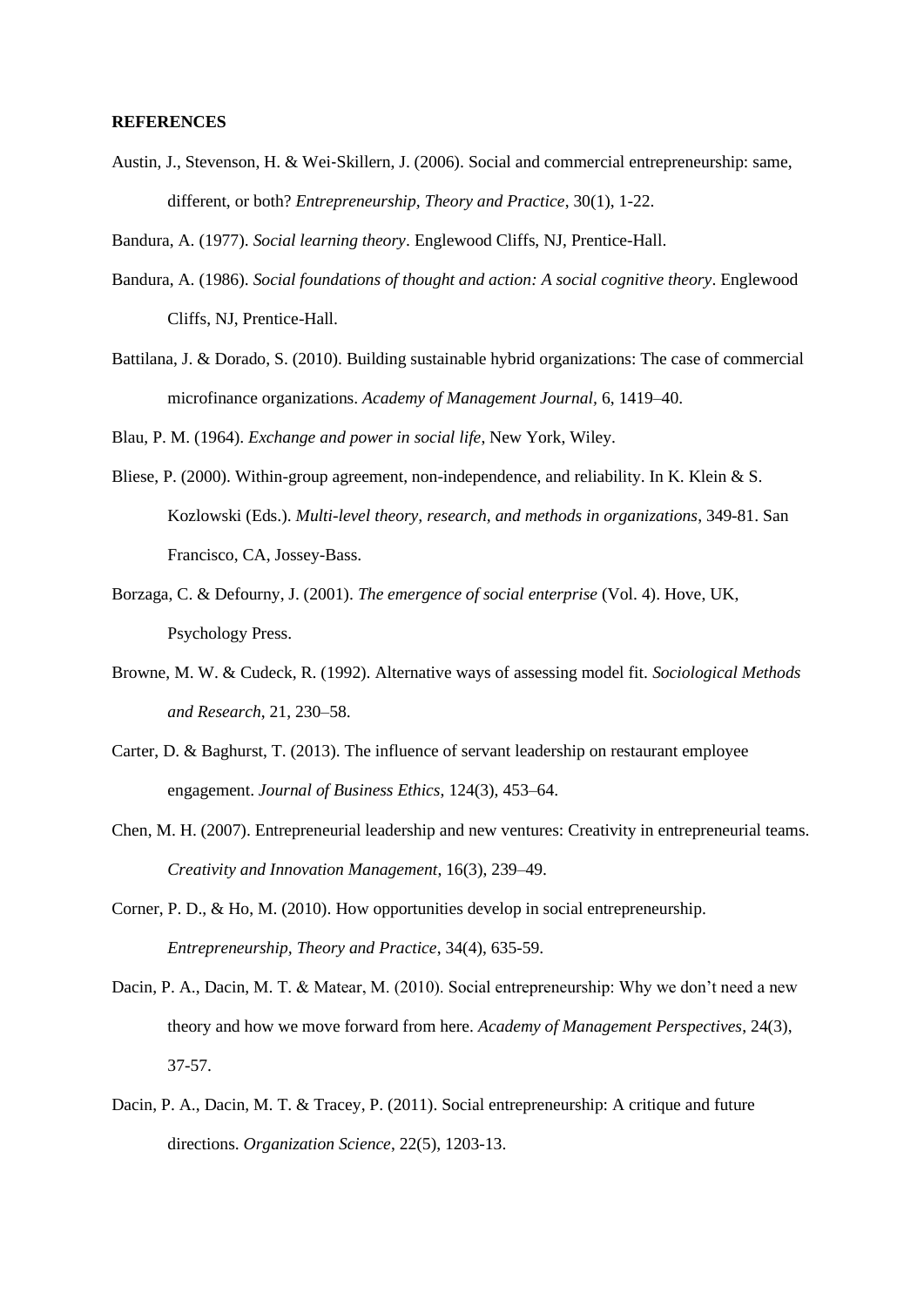- Dart, R. (2004). The legitimacy of social enterprise. *Nonprofit Management and Leadership*, 14(4), 411-24.
- Ehrhart, M. G. (2004). Leadership and procedural justice climate as antecedents of unit-level organizational citizenship behavior. *Personnel Psychology*, 57(1), 61–94.
- Emerson, J. & Twersky, F. (1996). *New social entrepreneurs: The success, challenge, and lessons of non-profit enterprise creation.* San Francisco: Roberts Foundation.
- Felício, J. A., Gonçalves, H. M. & da Conceição Gonçalves, V. (2013). Social value and organizational performance in non-profit social organizations: Social entrepreneurship, leadership, and socioeconomic context effects. *Journal of Business Research*, 66(10), 2139- 46.
- Getz, I. & Robinson, A. G. (2003). Innovate or die: Is that a fact? *Creativity and Innovation Management*, 12, 130-36.
- Grant, A. M. (2008). Does intrinsic motivation fuel the prosocial fire? Motivational synergy in predicting persistence, performance, and productivity. *Journal of Applied Psychology*, 93(1), 48-58.
- Grant, A. M., Dutton, J. E. & Rosso, B. D. (2008). Giving commitment: Employee support programs and the prosocial sensemaking process**.** *Academy of Management Journal*, 51(5), 898-918.
- Greenleaf, R. K. (1970). *The servant as leader*. Indianapolis, The Robert K. Greenleaf Center.
- Greenleaf, R. K. (1977). *Servant leadership: A journey into the nature of legitimate power and greatness*. New York, Paulist Press.
- Greenleaf, R. K. (2002). *Servant leadership: A journey into the nature of legitimate power and greatness* (25th anniversary ed.), New York, Paulist Press,
- Gupta, V., MacMillan, I. C. & Surie, G. (2004). Entrepreneurial leadership: Developing and measuring a cross-cultural construct. *Journal of Business Venturing* 19(2), 241–60.
- Huang, S., Ding, D. & Chen, Z. (2014). Entrepreneurial leadership and performance in Chinese new ventures: A moderated mediation model of exploratory innovation, exploitative innovation and environmental dynamism. *Creativity and Innovation Management*, 23, 4, 453-71.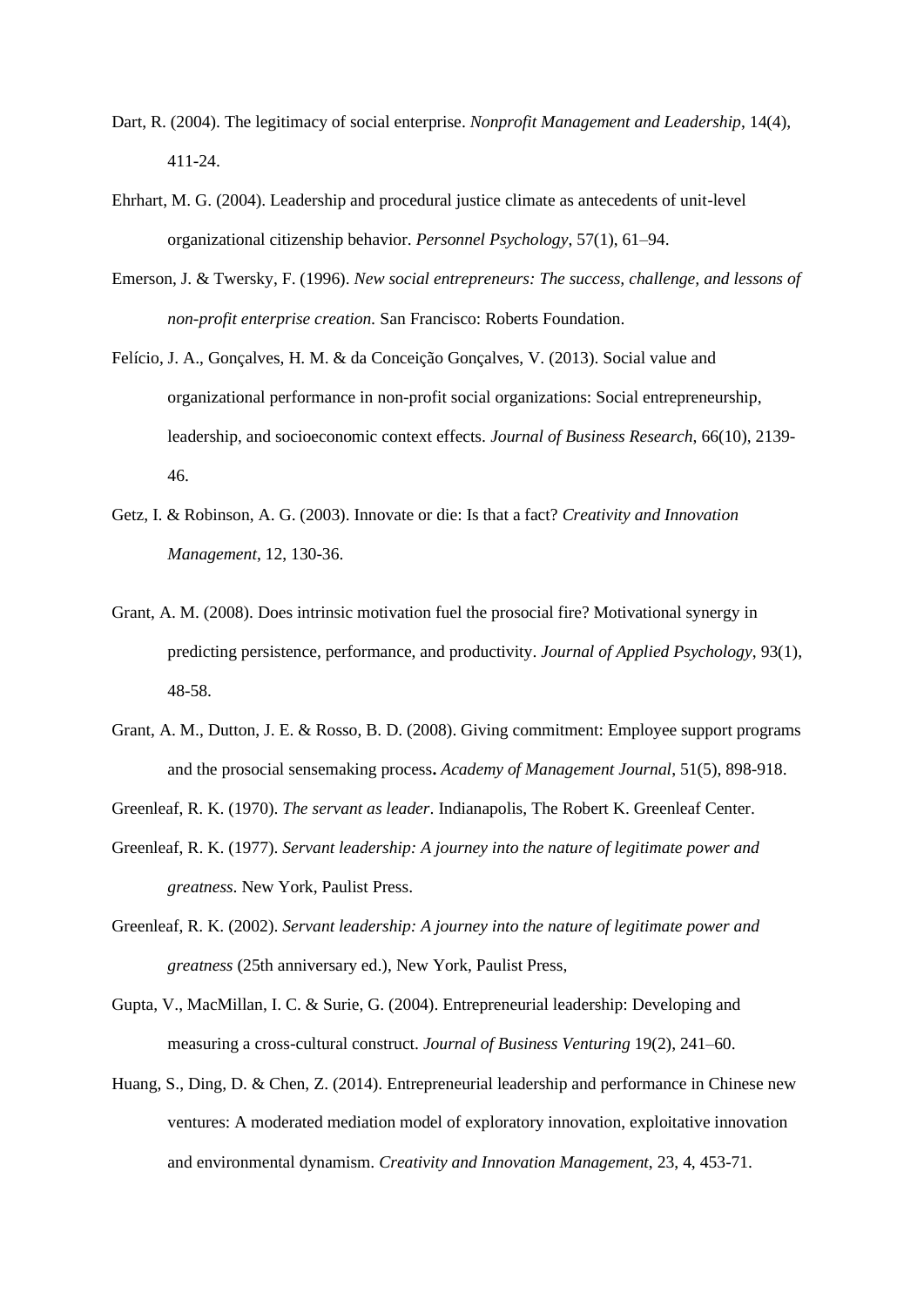- Kline, R. (2005). *The principles and practices of structural equation modeling*. New York, The Guilford Press.
- Kjeldsen, A. M. & Andersen, L. B. (2013). How pro-social motivation affects job satisfaction: An international analysis of countries with different welfare state regimes. *Scandinavian Political Studies*, 36(2), 153-76.
- Kuratko, D. F. (2007). Entrepreneurial leadership in the 21st century. *Journal of Leadership and Organizational Studies*, 13(4), 1-11.
- Lepoutre, J., Justo, R., Terjesen, S. & Bosma, N. (2013). Designing a global standardized methodology for measuring social entrepreneurship activity: The Global Entrepreneurship Monitor social entrepreneurship study. *Small Business Economics*, 40(3), 693-714.
- Liden, R. C., Wayne, S. J., Zhao, H. & Henderson, D. (2008). Servant leadership: Development of a multidimensional measure and multilevel assessment. *Leadership Quarterly*, 19(2), 161*–*77.
- Liu, G., Eng, T. Y. & Takeda, S. (2013). An investigation of marketing capabilities and social enterprise performance in the UK and Japan. *Entrepreneurship, Theory and Practice*, 39(2), 267-98.
- Liu, G., Takeda, S. & Ko, W. W. (2014). Strategic orientation and social enterprise performance. *Nonprofit and Voluntary Sector Quarterly*, 43(3), 480-501.
- Mair, J. & Marti, I. (2006). Social entrepreneurship research: A source of explanation, prediction, and delight. *Journal of World Business*, 41(1), 36-44.
- Martin, R. (2003). To the rescue: Beating the heroic leadership trap. *Stanford Social Innovation Review,* Winter, 36–43.
- Mayer, D. M., Bardes, M. & Piccolo, R. F. (2008). Do servant-leaders help satisfy follower needs? An organizational justice perspective. *European Journal of Work and Organizational Psychology,*  17(2), 180–97.
- Meyer, J. P., Allen, N. J. & Smith, C. A. (1993). Commitment to organizations and occupations: extension and test of a three-component conception. *Journal of Applied Psychology*, 78, 538– 51.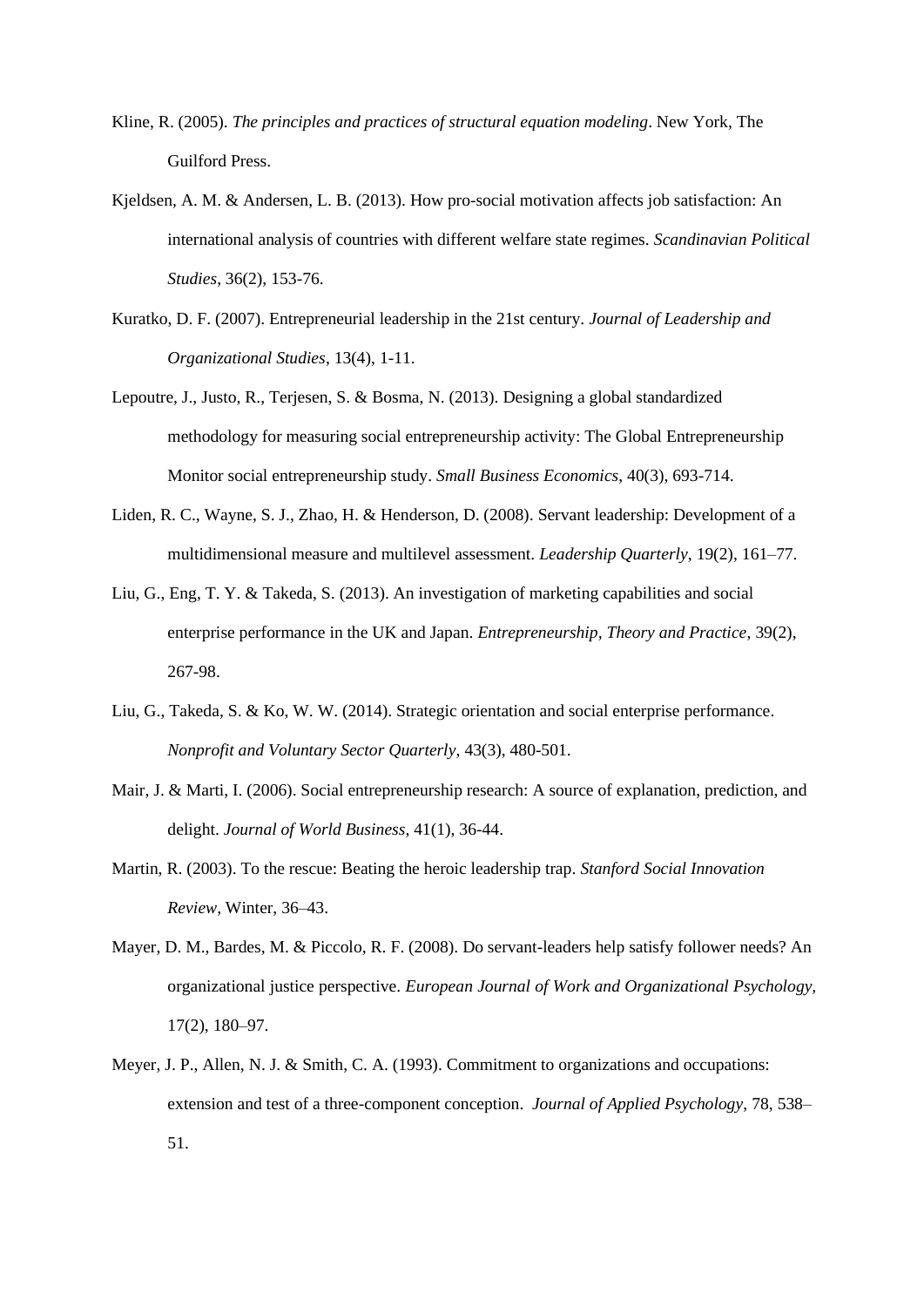- Meyer, J. P., Stanley, D. J., Herscovitch, L. & Topolnytsky, L. (2002). Affective, continuance, and normative commitment to the organization: A meta-analysis of antecedents, correlates, and consequences. *Journal of Vocational Behavior*, 61(1), 20–52.
- Miao, Q., Newman, A., Schwarz, G. & Xu, L. (2014). Servant leadership, trust, and the organizational commitment of public sector employees in China. *Public Administration*, 92(3), 727-43.
- Neubert, M. J., Kacmar, K. M., Carlson, D. S., Chonko, L. B. & Roberts, J. A. (2008). Regulatory focus as a mediator of the influence of initiating structure and servant leadership on employee behavior. *Journal of Applied Psychology*, 93(6), 1220–33.
- Pache, A. C. & Santos, F. (2013). Inside the hybrid organization: Selective coupling as a response to conflicting institutional logics. *Academy of Management Journal*, 56(4), 972-1001.
- Parris, D. L. & Welty Peachey, J. (2013). A systematic literature review of servant leadership theory in organizational contexts. *Journal of Business Ethics,* 113(3), 377–93.
- Prabhu, G. N. (1999). Social entrepreneurial leadership. *Career Development International*, 4(3), 40- 145.
- Renko, M., El Tarabishy, A., Carsrud, A.L. & Brannback, M. (2015). Understanding and measuring entrepreneurial leadership style. *Journal of Small Business Management*, 53(1), 54-74.
- Riketta, M. (2002). Attitudinal organizational commitment and job performance: A meta- analysis. *Journal of Organizational Behavior*, 23(2), 257–66.
- Roper, J. & Cheney, G. (2005). Leadership, learning, and human resource management: The meaning of social entrepreneurship today, *Corporate Governance*, 5(3), 95–104.
- Schneider, S. K. & George,W.M. (2011). Servant leadership versus transformational leadership in voluntary service organizations. *Leadership & Organization Development Journal*, 32(1), 60– 77.
- Scott, S. G. & Bruce, R. A. (1994). Determinants of innovative behaviour: A path model of individual innovation in the workplace. *Academy of Management Journal*, 37(3), 580-607.
- Sendjaya, S., Sarros, J. C. & Santora, J. C. (2008). Defining and measuring servant leadership behaviour in organizations. *Journal of Management Studies,* 45, 402–24.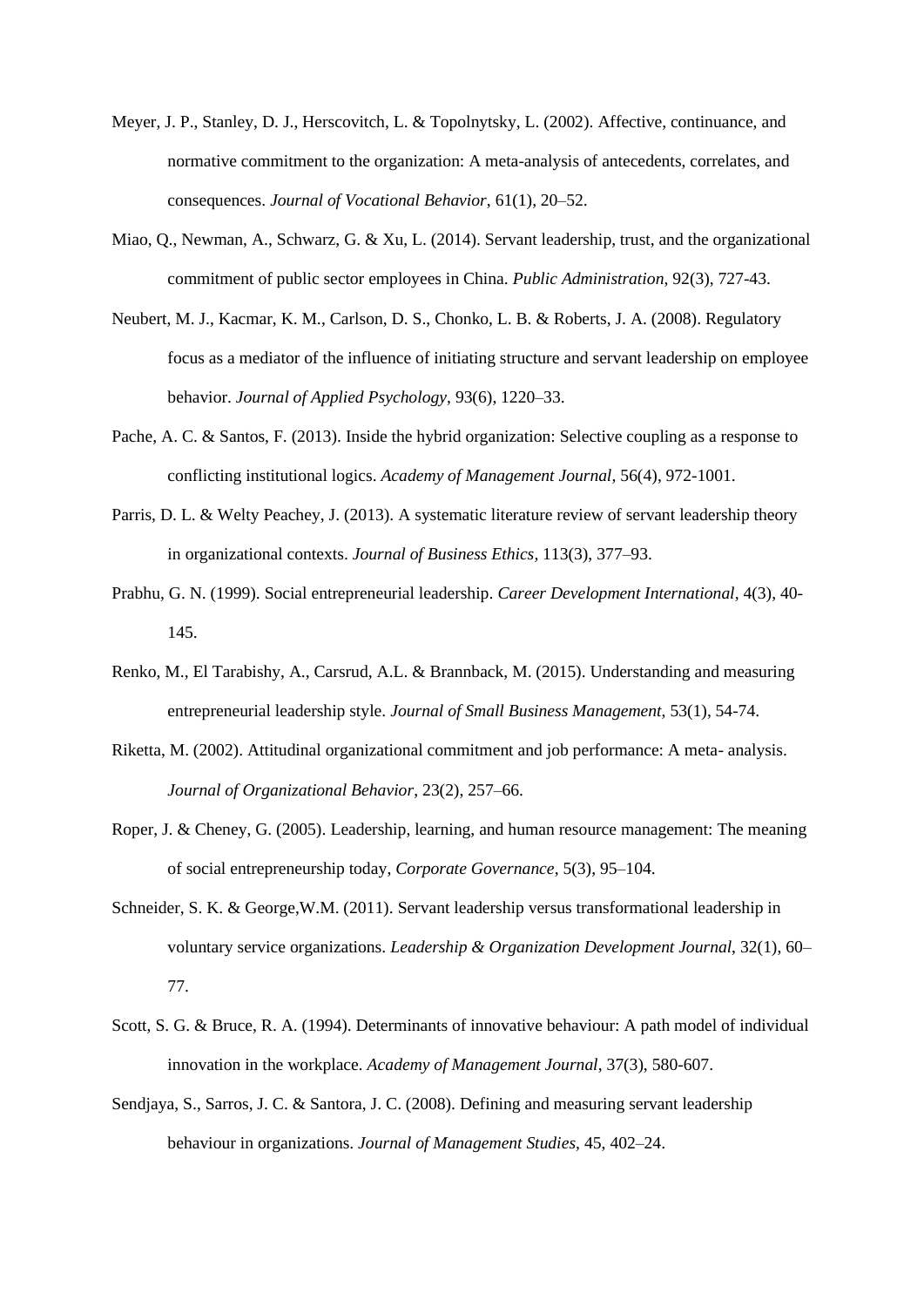- Smith, L. & Woods, C. (2015). Stakeholder engagement in the social entrepreneurship process: identity, governance and legitimacy. *Journal of Social Entrepreneurship*, 6(2), 186-217.
- Stone, A. G., Russell R. F. & Patterson, K. (2004). Transformational vs servant leadership: A difference in leader focus. *Leadership and Organisation Development Journal,* 25(4), 349–61.

Tabachnick, B. G. & Fidell, L. S. (2013). *Using multivariate statistics*. Boston: Pearson.

- Thompson, J. L. (2002). The world of the social entrepreneur. *International Journal of Public Sector Management*, 15(5), 412-31.
- Thompson, J., Alvy, G. & Lees, A. (2000). Social entrepreneurship-a new look at the people and the potential. *Management Decision*, 38(5), 328-38.
- Thornberry, N. (2006). *Lead like an entrepreneur: Keeping the entrepreneurial spirit alive within the corporation*. Fairfield, PA, McGraw Hill.
- Tierney, P. & Farmer, S. M. (2002). Creative self-efficacy: Its potential antecedents and relationship to creative performance. *Academy of Management Journal*, 45(6), 1137-48.
- Tierney, P. & Farmer, S. M. (2011). Creative self-efficacy development and creative performance over time. *Journal of Applied Psychology*, 96(2), 277-93.
- Tracey, P. & Jarvis, O. (2006). An enterprising failure: Why a promising social enterprise collapsed. *Stanford Social Innovation Review,* Spring, 66–70.
- Tracey, P. & Phillips, N. (2007). The distinctive challenge of educating social entrepreneurs: A postscript and rejoinder to the special issue on entrepreneurship education. *Academy of Management Learning & Education*, 6(2), 264-71.
- Tse, H. H. M. & Chiu, C. K. (2014).Transformational leadership and job performance. A social identity perspective. *Journal of Business Research,* 67, 2827–35.
- Weerawardena, J. & Mort, G. S. (2006). Investigating social entrepreneurship: A multidimensional model. *Journal of World Business*, 41, 21–35.
- Yoshida, D., Sendjaya, S., Hirst, G. & Cooper, B. (2014). Does servant leadership foster creativity and innovation? A multi-level mediation study of identification and prototypicality. *Journal of Business Research,* 67(7), 1395-404.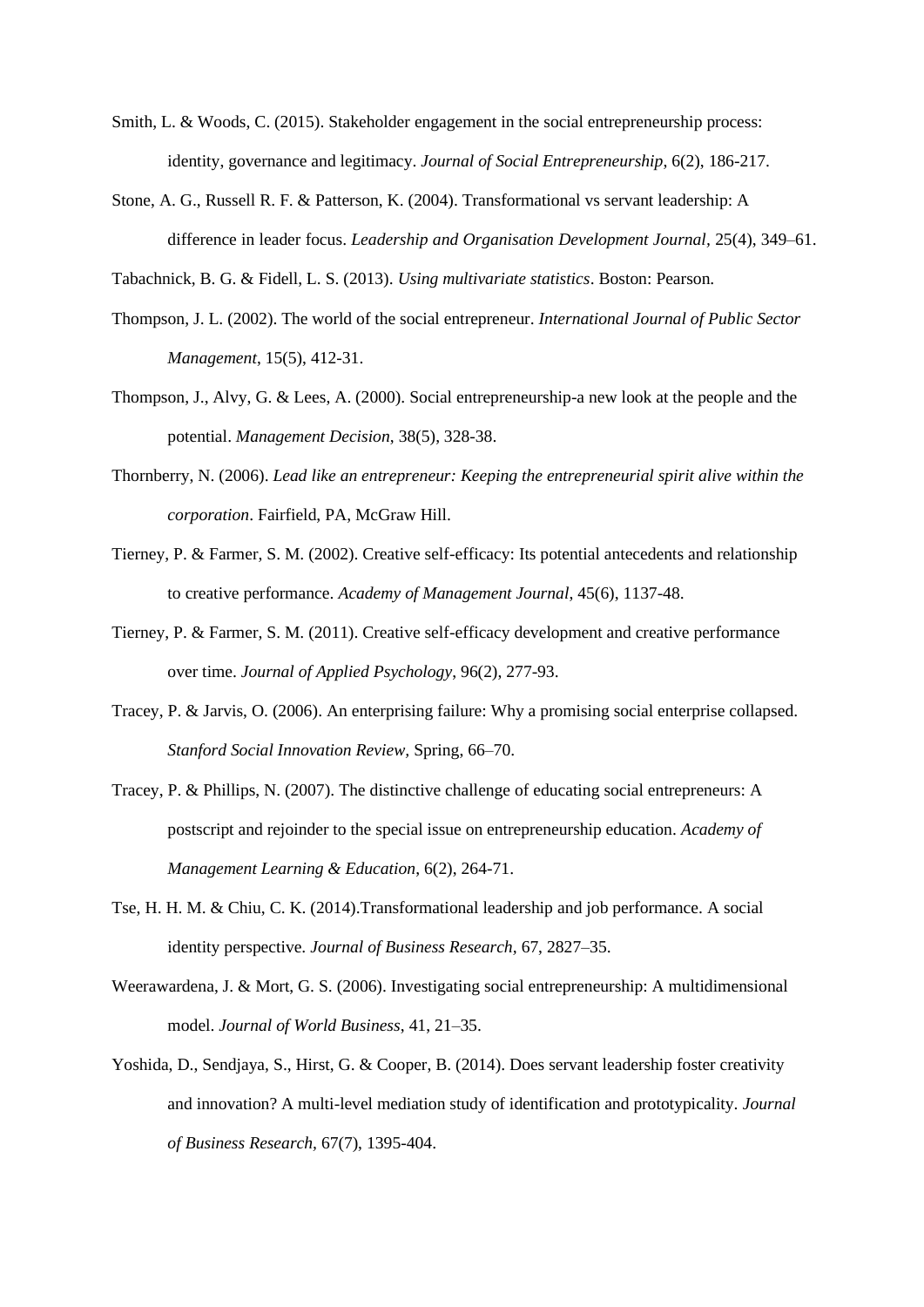|                | Variable                   | $\boldsymbol{M}$ | SD    |          | $\overline{2}$ | 3       | 4        | 5        | 6        | 7       | 8   | 9 |
|----------------|----------------------------|------------------|-------|----------|----------------|---------|----------|----------|----------|---------|-----|---|
|                | Tenure                     | 4.75             | 5.24  |          |                |         |          |          |          |         |     |   |
| $\overline{2}$ | Age                        | 40.60            | 12.02 | $.33***$ |                |         |          |          |          |         |     |   |
| 3              | Gender                     | 0.54             | .50   | $-.12$   | $-.06$         |         |          |          |          |         |     |   |
| 4              | Entrepreneurial leadership | 4.01             | .63   | $-.01$   | $-.09$         | $-.08$  |          |          |          |         |     |   |
| 5.             | Servant leadership         | 4.00             | .62   | .05      | $-.05$         | $-.16*$ | $.69***$ |          |          |         |     |   |
| 6              | Pro-social motivation      | 4.28             | .63   | .06      | $-.03$         | .13     | $.21***$ | $.25***$ |          |         |     |   |
|                | Creative self-efficacy     | 4.01             | .68   | .01      | .02            | $-.11$  | .08      | .10      | $.21***$ |         |     |   |
| 8              | Affective commitment       | 3.94             | .77   | $.29**$  | .06            | $-12$   | $.45***$ | $.54***$ | $.39***$ | .13     |     |   |
| 9              | Innovative behavior        | 3.91             | .79   | $-.06$   | $-.00$         | .04     | .22      | .04      | $-.01$   | $.16^*$ | .07 |   |

**Table 1: Means, Standard Deviations, and Correlations among the Study Variables** 

 $\overline{\qquad \qquad \ast p} < .05, \, \ast \ast p < .01.$